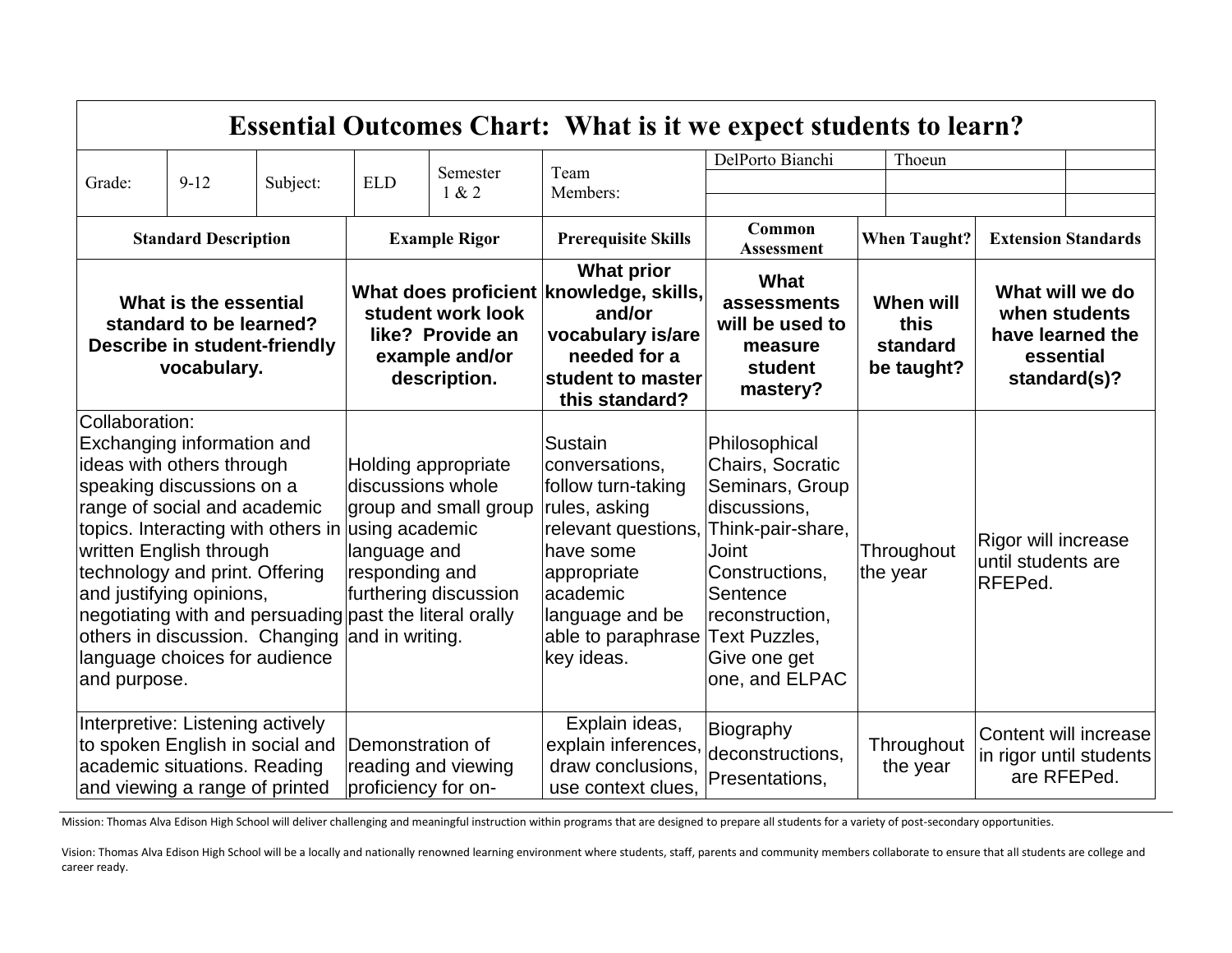| and multimedia texts analyzing<br>language choices. Evaluating<br>how well writers and speakers<br>use language to support ideas<br>and arguments with details.<br>Analyzing how writers and<br>speakers use vocabulary and<br>other language resources for<br>specific purposes.                                                                                                                                                                                                   | grade level text using<br>evidence to support<br>opinions and<br>arguments.                                                            | and general<br>academic<br>language.                                                                                     | Philosophical<br>chairs, sentence<br>reconstruction,<br>adjective<br>continuum,<br>explanatory<br>anchor charts,<br>land text<br>connectives,<br>analyzing visuals<br>(propaganda) |                    |                                                                                                                           |
|-------------------------------------------------------------------------------------------------------------------------------------------------------------------------------------------------------------------------------------------------------------------------------------------------------------------------------------------------------------------------------------------------------------------------------------------------------------------------------------|----------------------------------------------------------------------------------------------------------------------------------------|--------------------------------------------------------------------------------------------------------------------------|------------------------------------------------------------------------------------------------------------------------------------------------------------------------------------|--------------------|---------------------------------------------------------------------------------------------------------------------------|
| Productive:<br>Expressing information and<br>lideas in formal oral<br>presentations on academic<br>topics<br>Writing literary and<br>informational texts to present,<br>describe, and explain ideas and argument/counter<br>information, using<br>appropriate technology<br>Justifying own arguments and<br>evaluating others' arguments in<br>writing<br>Selecting and applying varied<br>and precise vocabulary and<br>other language resources to<br>effectively<br>convey ideas | Writing an appropriate<br>argument and<br>explanatory text with a<br>visual presentation<br>using academic and<br>persuasive language. | Using appropriate<br>academic<br>language, ability to<br>use multimedia,<br>and appropriate<br>presentation<br>language. | Academic<br>presentations                                                                                                                                                          | Spring<br>semester | Increasing rigor by<br>increasing duration<br>of presentations and<br>length of<br>argumentative/expla<br>natory writing. |

Mission: Thomas Alva Edison High School will deliver challenging and meaningful instruction within programs that are designed to prepare all students for a variety of post-secondary opportunities.

Vision: Thomas Alva Edison High School will be a locally and nationally renowned learning environment where students, staff, parents and community members collaborate to ensure that all students are college and career ready.